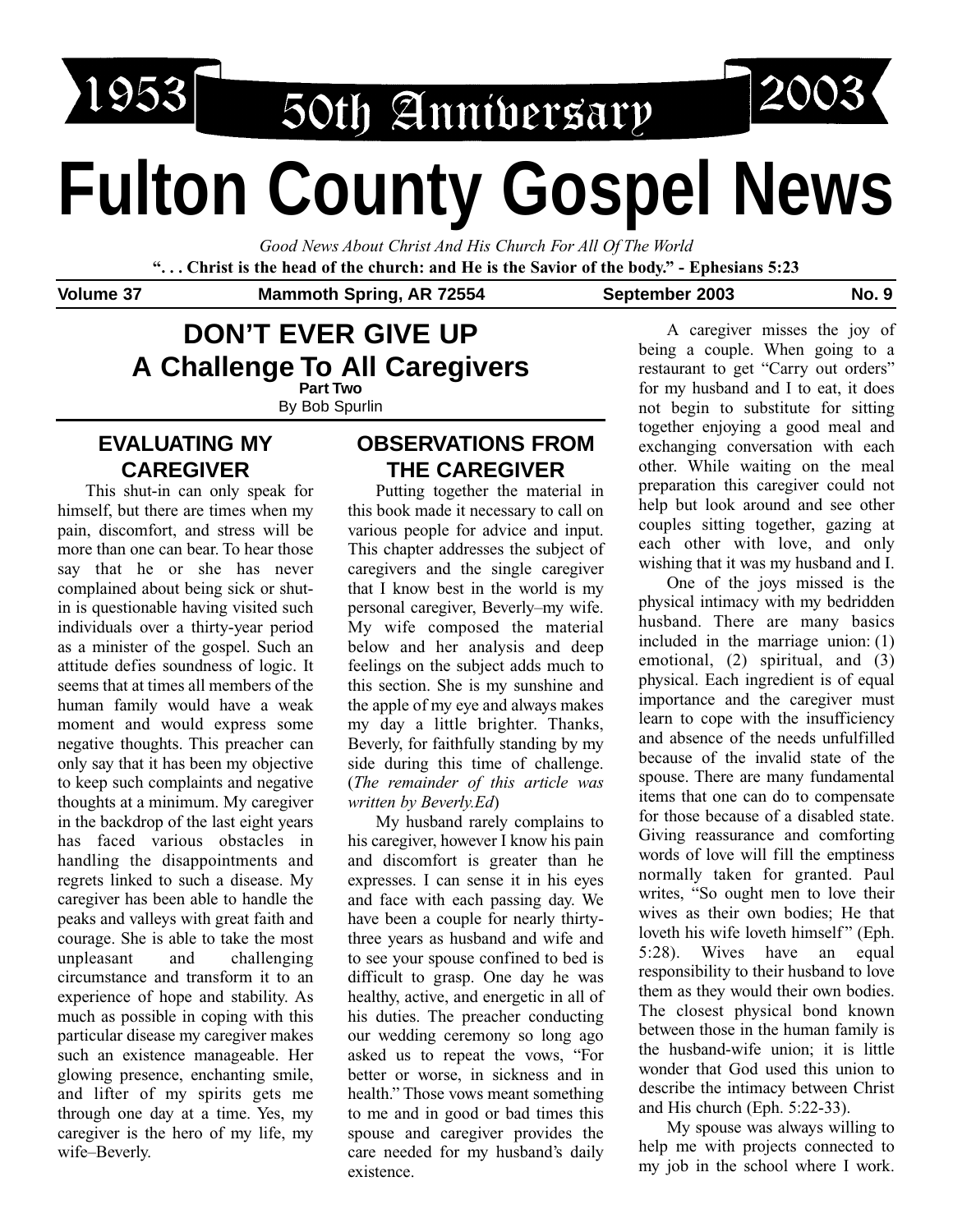## **FULTON COUNTY GOSPEL NEWS** USPS Publication #211780

. . . is a Periodical publication issued monthly by the Church of Christ at Third and Bethel (P.O. Box 251), Mammoth Spring, AR 72554-0251. **POSTMASTER: Please mail all changes of address to the above address.**

**FCGN** is mailed free of charge to any who care to receive it. We will be happy to add any names to the regular mailing list. If you send in a name we must have a complete address, including number and street name, or R.R. or HCR number, plus box number, or a P.O. Box number and the **NINE DIGIT ZIP CODE**. This paper is supported by voluntary contributions for which we are grateful. Financial information will be furnished upon request. **Mail all address corrections or manuscripts to:**

#### **FULTON COUNTY GOSPEL NEWS** P.O. Box 251 Mammoth Spring, AR 72554

| TED J. CLARKE EDITOR      |  |
|---------------------------|--|
|                           |  |
|                           |  |
| E-Mail cocfcgn@ozarks.com |  |

## *continued from page 1*

This caregiver misses the instances where my husband would read a story to a group of students asking and answering questions of the children. His skill as a communicator and preacher served him well in such tasks mentioned. The last time he took part in such occasions was in his wheelchair and the students were so engaged in the story that Bob's disabled state was of no concern to them. Some of my second graders still ask about my husband and what his condition is like.

As a caregiver, taking care of my spouse has been a duty fully accepted, knowing that he would do the same for me if my health declined. So often, we reflect on our trips that we made as a family to the Great Smoky Mountain national park, Yellowstone, or just visiting friends that we have known in past years. Those trips were so memorable and filled with exciting and remarkable events that they have become permanently etched in our memory and will never fade away.

For nearly eight years multiple sclerosis devastated my spouse with a disease that has altered our lives

forever. The first twenty-five years of our marriage my husband was a partner and willingly helped me as a preacher's wife in so many ways that challenged us both. He was willing to perform household duties like vacuuming, washing the dishes, mopping the floors, and often would manage the washer and drier. My spouse never felt superior when aiding me with domestic duties in the house, or chores outside with mowing and manicuring the lawn, helping me with planting fruit trees or flowers. All of these joint efforts brought us even closer together.

These are some of my memories and thoughts about my life as a caregiver. There will always be ups and downs for all married couples and this wife and caregiver feels blessed that she can still exchange memories with her husband that only we can share together. **We will never giveup**, but keep persevering regardless of the difficulties that visit us from dayto-day. Paul writes, "I can do all things through Christ, which strengthenth me" (Phil. 4:13).

> 2101 Glenwood Dr. Hartselle, AL 35640 Phone (256) 773-0295 E-mail: PRECHTEACH@aol.com

[**Editor's Note:** The above article is from Bob's latest book, entitled, **Don't Ever Give Up!** It is a marvelous collection of faith building and soul lifting chapters to help us with our daily needs. Proceeds from the sale of Bob's books help him in his ever increasing expenses in dealing with his disability. **Don't Ever Give Up!** is available from him postpaid for \$11.50, at the address above. Why not order several and give them to friends or family, or members in your church that are suffering. Also, send Bob and Beverly a card and encourage them!

– Ted J. Clarke]

## **THE MILK AND THE MEAT** By Richard England, Sr. (Editor, FCGN 1962-1967)

"For when for the time ye ought to be teachers, ye have need that one teach you again which be the first principles of the oracles of God; and are become such as have need of milk, and not of strong meat. For every one that useth milk is unskillful in the word of righteousness: for he is a babe. But strong meat belongeth to them that are of full age, even those who by reason of use have their senses exercised to discern both good and evil" (Hebrews 5:12-14). The inspired writer of the book of Hebrews powerfully proclaims the obligation of all Christians to increase in ability to understand more difficult and complex ideas that have to do with God, Christ, and the revelation of the Holy Spirit. God does not expect any one to know everything in a moment or a day. Nevertheless, growth is required. Those who do not grow are not following the plain, simple teaching of the Bible (2 Peter 3:18).

There is no shame in starting out as a babe in Christ. After all, when we first become Christians we have just been born again (John 3:3, 5) and entered a new life (Romans 6:4) as new creatures (2 Corinthians 5:17). As babes we need milk. But, with the passing of time, we should become mature in Christ and ready for meat. "As newborn babes, desire the sincere milk of the word, that ye may grow thereby" (1 Peter 2:2). "And I, brethren, could not speak unto you as unto spiritual, but as unto carnal, even as unto babes in Christ. I have fed you with milk, and not with meat: for hitherto ye were not able to bear it, neither yet now are ye able" (1 Corinthians 3:1-2). The people at Corinth were said to be carnal (worldly) because they had not grown as they ought. Their shortcoming was a lack of fundamental religious and social understanding and practice evidenced by the conditions that prevailed in the church. "Now I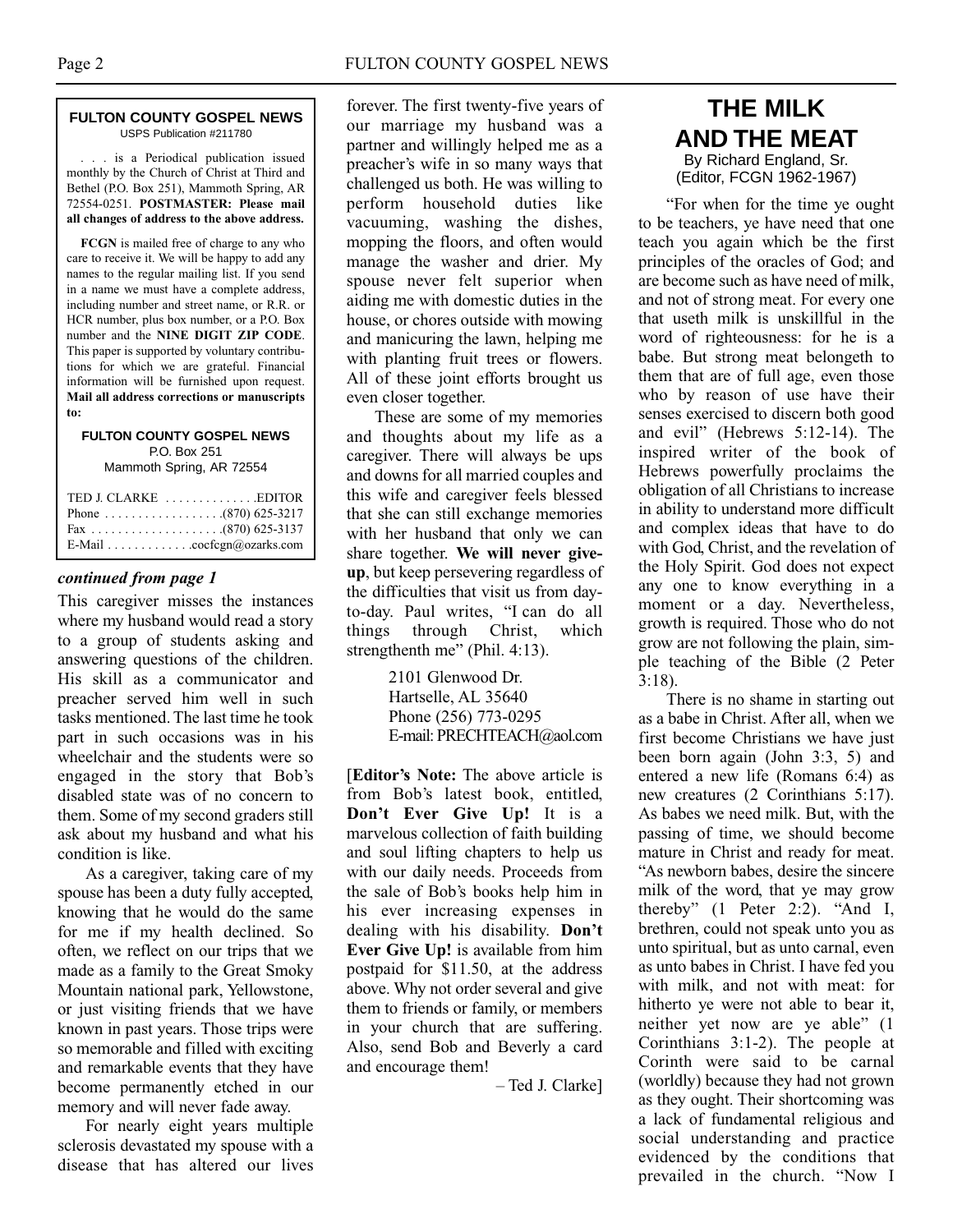beseech you, brethren, by the name of our Lord Jesus Christ, that ye all speak the same thing, and that there be no divisions among you; but that ye be perfectly joined together in the same mind and in the same judgment. For it hath been declared unto me of you, my brethren, by them which are the house of Chloe, that there are contentions among you. Now this I say, that every one of you saith, I am of Paul; and I of Apollos; and I of Cephas; and I of Christ. Is Christ divided? was Paul crucified for you? or were ye baptized in the name of Paul?" (1 Corinthians 1:10-13). "For ye are yet carnal: for whereas there is among you envying, and strife, and divisions, are ye not carnal, and walk as men?" (1 Corinthians 3:3).

Those to whom the book of Hebrews was written failed to get any further than the first principles of God's message. They were not ready to see and appreciate the in-depth meaning of the parallels between Melchisedec and Jesus Christ. Yet, it is of great significance that in chapter 7 the writer proceeds directly with the lesson for which he had just said they were not ready. Isn't that interesting? The obvious reason for doing so is that he intended for them to get busy and do some growing right away, so they could comprehend the ideas expressed and implied in what he said. He wanted them to know why the law had changed (and had to change), how Jesus was like Melchisedec, and why Jesus is the Perfect Priest. Such understanding was, and is, far beyond the reach of babes.

The entire scheme of redemption which was conceived in the mind of God, brought about in the life, death, and resurrection of Jesus, and revealed by the Holy Spirit is unfolded in the pages of the Bible. Those who know only the first principles of the doctrine of Christ should desire to know more and more of the wonderful promises of God concerning strength, happiness, fulfillment and accomplishment in this life as well as the tearless wonder and grandeur in the life yet to be.

Regular Bible study at home, classes arranged and conducted by the church, and even formal school settings for Bible subjects help gain greater knowledge of the Word which results in increased faith in God, Christ, and the world to come.

Include some "meat" in your diet!

439 Barham Ave. Henderson, TN 38340 Werson, Trypos M

# **LET'S STUDY THE BIBLE**

The church of Christ in your area has a number of **free** Bible Study services to offer you. If you have a desire to study the Scriptures to come to an understanding of God's will for you, or to make certain that you know what to do to be saved and remain saved, we will be delighted to sit down with you in your own home and study the Bible with you. If you would like to study through a Bible Correspondence Course, we will gladly lead you through such a course by mail. If you desire a Bible tract on a particular subject, we will do our best to locate material on the subject you request and get that to you. If you have questions about any of the articles that appear in **Fulton County Gospel News** or any other Bible topic, we will do our best to give you an answer from the Bible. Of course, there are no charges for any of these services offered by churches of Christ.

Our street address and Post Office box number, phone numbers, fax number, and e-mail address can be found in the box on page two of each issue of **FCGN**. If you need help locating a faithful church of Christ in your area, let us know and we will assist you in making contact with them. Contact us or the church of Christ in your area if we can help you in any of the ways above. If you call or write, be sure to give complete information as to your name, address, telephone number and your request for information or materials.

– Mammoth Spring Church of Christ

# **"DO NOT BE LIKE YOUR FATHERS AND YOUR BRETHREN"**

By Robert Ball

If we notice any pattern in the history of the Israelites during the period of the divided kingdom it is that they have their spiritual ups and downs. We may also observe that they were inclined to follow the reigning king's lead in this regard. This resulted in their frequent refusal to heed the word of God that was proclaimed to them by His prophets (e.g. Amos 7:12-13; Ezekiel 3:4-9; Jeremiah 5:30-31; 6:16-17; Isaiah 30:8-11).

The kings of Israel (the northern kingdom) were more consistent than the kings of Judah (the southern kingdom) in that all of its kings (every single one of them) did evil in the sight of the Lord God of Israel. Judah had many kings who did evil in the sight of the Lord as well, but it also had some good kings who did right in God's sight. Two examples of kings who did right in God's sight are Hezekiah (2 Kings 18:1-20:21) and Josiah (2 Kings 22:1-23:30).

Hezekiah restored temple worship in Jerusalem (2 Chronicles 29:20-36). He also sent runners throughout Judah and Israel with letters from him urging the people to return to the Lord God of Abraham, Isaac, and Israel. He sent letters saying they should come to the temple of Jerusalem and keep the Passover to the Lord God of Israel (2 Chronicles 30:1-20).

It was in these letters that Hezekiah says something that I believe is important for God's people to remember. There is a lesson that Christians today may learn from Hezekiah's words and it is an encouraging lesson. He said, "And do not be like your fathers and your brethren, who trespassed against the Lord God of their fathers, so that He gave them up to desolation, as you see" (2 Chronicles 30:7).

As I read this verse of scripture I thought about the Lord's church